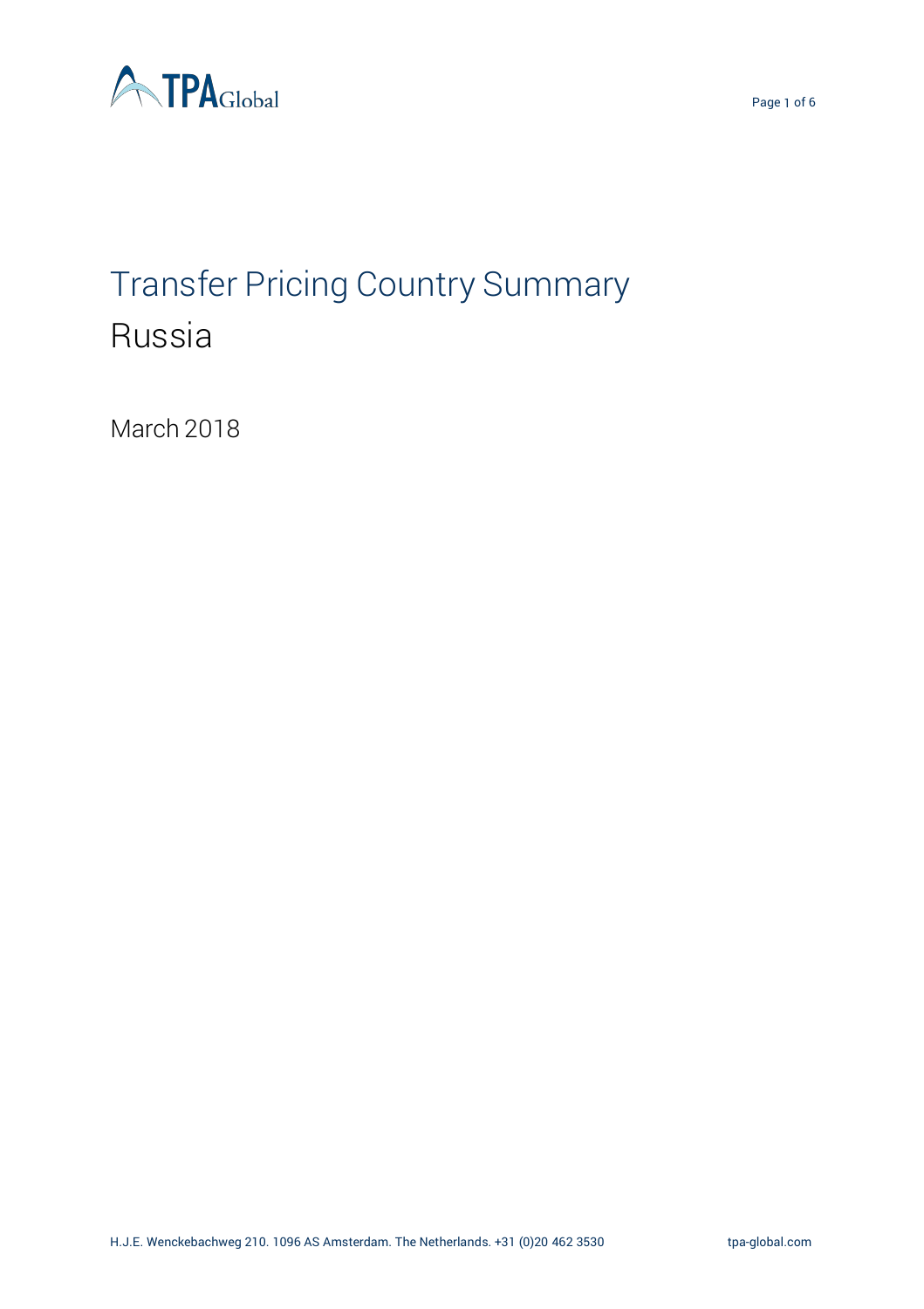

### Legislation

#### Existence of Transfer Pricing Laws/Guidelines

The Transfer pricing ("TP") rules are fixed in the Russian Tax Code (Part 1). Furthermore, the Ministry of Finance and the Federal Tax Service ("FTS") have issued a significant number of clarifying letters on particular matters regarding transfer pricing issues.

The transfer pricing regulation has been approved in 2011 by the Russian Parliament and became effective as of 1 January 2012. The main changes brought by the new law regards the specification and development of the Transfer Pricing rules that were very general and broad in previous legislation. The new rules namely introduce limits of the list of transactions that can be controlled by FTS to the transactions between related parties and the transactions that are treated as such, the expansion of the list of entities that can be deemed as related parties for tax purposes, the abolishment of the 20% safe harbor and the introduction of an arm's length range. A formal reporting and certain transfer pricing documentation requirements have been introduced and special transfer pricing audits and penalties apply in case of non-compliance. The TP regulation introduces APAs, for companies qualifying as 'large' tax payers.

Even though Russia is not a member of the OECD, the TP rules are based on the OECD Transfer Pricing Guidelines.

#### Definition of Related Party

With regard to the TP rules, the Russian tax authorities exercise control over:

- $\mathcal{L}$ All cross border transactions with related parties irrespective of the amount of the transaction;
- Cross border transactions with non-related parties if the amount of income/ expenses exceeds RUR 60 million, including:
- Foreign trade transactions involving commodities traded on a global exchange markets;
- Transactions between entities, if one of these entities is resident or is registered in countries (territories) mentioned in the of Russian Financial Ministry's "black list" (off- shore territories, which can be used unlawfully to optimize a party's tax position).

Qualify as related parties the following cases:

- Organizations, if one organization directly and/or indirectly is a participant in the other organization and the share of such participation comprises over 25%;
- A natural person and an organization, if such natural person directly and/or indirectly is a participant in such organization and the share of such participation comprises over 25%;
- Organizations, if one and the same person directly and/or indirectly is a participant such organizations and the share of such participation in each organization comprises over 25%;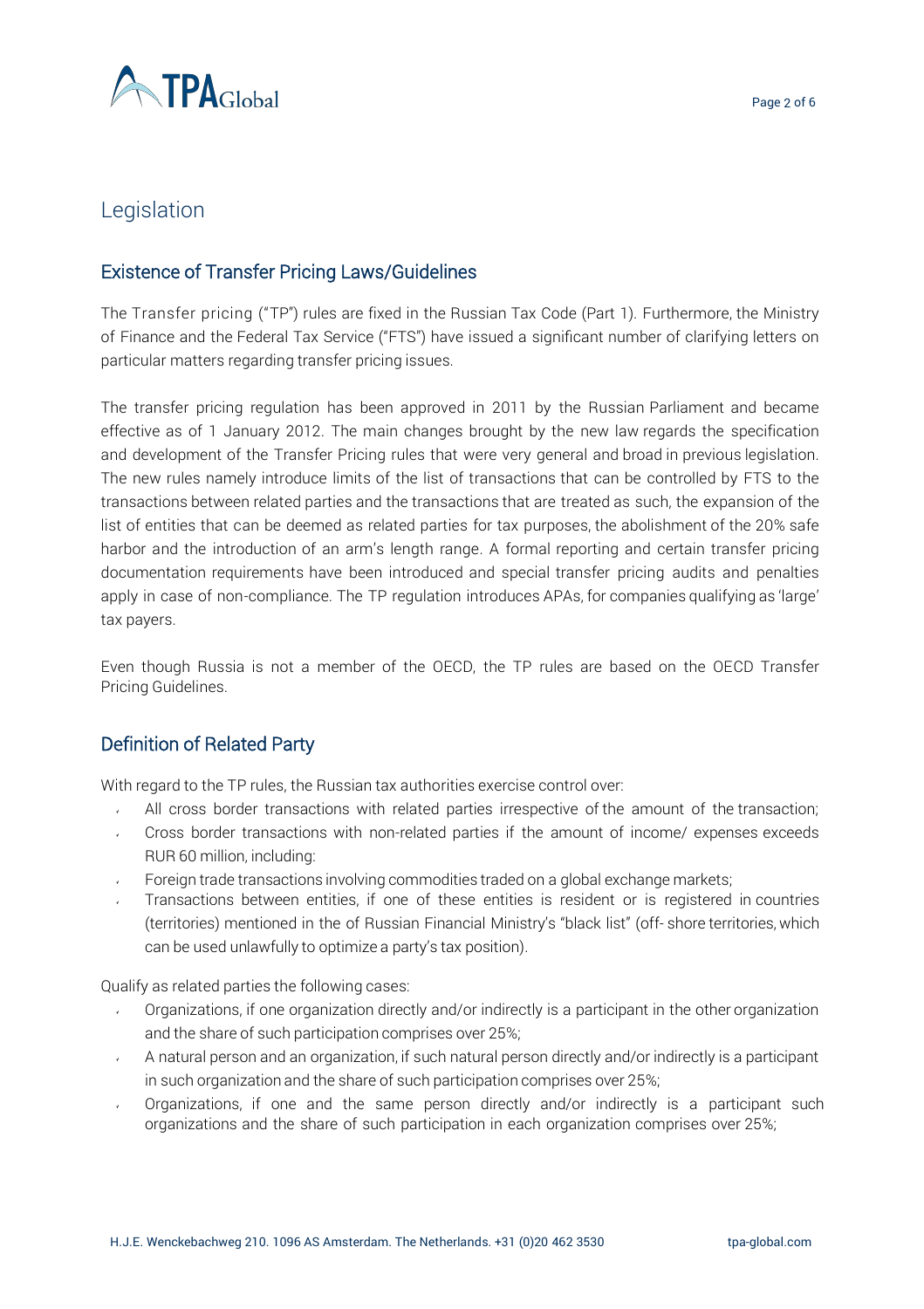

- An organization (including a natural person jointly with his relatives) which has the power to appoint (elect) the single-member executive body of this organization, or to appoint (elect) not less than 50% of the composition of this organization's collegiate executive body or board of directors (supervisory council);
- Organizations whose single-member executive bodies or not less than 50% of the composition of whose collegiate executive body or board of directors (supervisory council) are appointed or elected by a decision of one and the same person (or a natural person jointly with his relatives);
- Organizations in which over 50% of the composition of the collegiate executive body or board of  $\mathbf{v}$ directors (supervisory council) are comprised by one and the same natural persons jointly with their relatives;
- An organization and a person exercising the powers of its single-member executive body;
- Organizations, in which the powers of the single-member executive body are exercised by one and the same person;
- Organizations and/or natural persons, if the share of direct participation of every previous person in every subsequent organization comprises over 50%;
- Natural persons, if one natural person is subordinate to another natural person by virtue of his official position;
- Natural person, his spouse, parents (including adoptive parents), children (including adopted children), full and half brothers and sisters, his guardian (trustee) and ward.

The transactions of domestic affiliated entities are controlled when their volume exceeds: 3 billion Russian Rubles ("RUB") a year in 2012; 2 billion RUB a year in 2013; and 1 billion RUB a year in 2014 and in subsequent years.

#### Transfer Pricing Scrutiny

The FTS may conduct a TP audit no later than within 2 years from when a Notification of Controlled Transactions is given, and this means that the tax authority may oversee all transactions for the 3 years before the year of the tax audit. The TP tax audit lasts for 6 months but this may be extended to 12 months.

#### Transfer Pricing Penalties

There are two specific transfer pricing penalties:

Article 129.3 of the Russian Tax Code - "Non-Payment or Incomplete Payment of Amounts of Tax as a Result of the Application for Taxation Purposes in Controlled Transactions of Commercial and/or Financial Terms That Are Not Comparable with the Commercial and/or Financial Terms of Transactions Between the Non-Related Parties". Penalties up to 40% of the transfer pricing adjustment can apply for non-complying with the arm's length principle. The TP regulation offer tax payers a transition period during the first years after the law becomes effective. Therefore, only a 20% penalty applies for the years 2014- 2016.

Article 129.4 of the Russian Tax Code – "Unlawful Failure to Submit a Notification of Controlled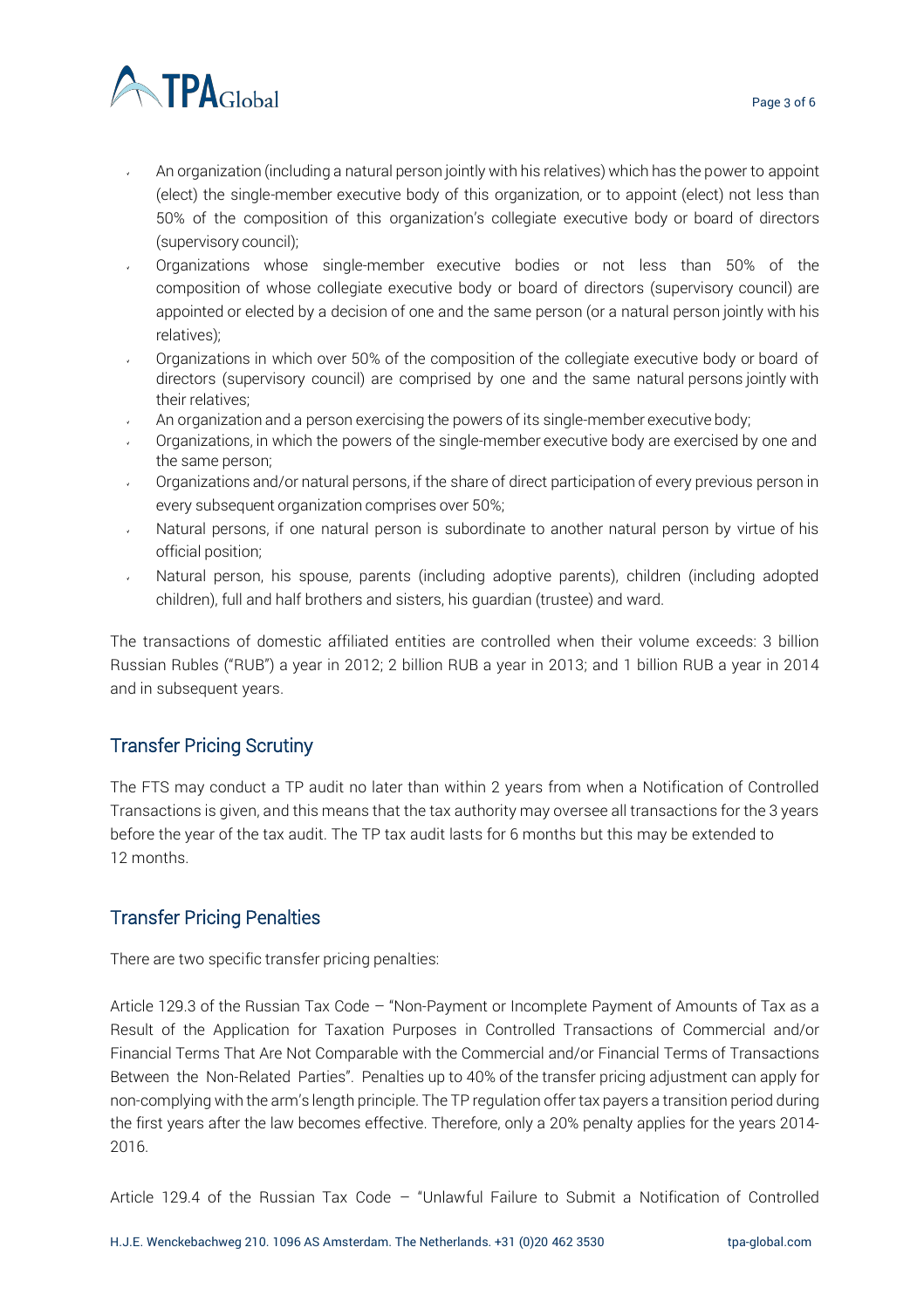

Transactions and Supply of Inaccurate Information in a Notification of Controlled Transactions". For submissions after the deadline or inaccurate completion of the documents, a penalty of RUB 5000 can apply.

#### Advance Pricing Agreement (APA)

Large taxpayers are entitled to enter into an advance pricing agreement. A "large taxpayer" is defined by FTS as a company having the following characteristics:

- total amount of annual federal taxes of at least RUB 75 million;
- total annual revenue of at least RUB 1 billion; and
- total assets of at least RUB 100 million

Foreign companies (including those having permanent establishments or offices in Russia) may not conclude APAs. The APAs are valid for a period of three years, with the possibility of a two-year extension.

#### Documentation and Disclosure Requirements

#### BEPS Action 13 – Three-tiered documentation requirements

On November 28, 2017, Russia published Federal Law No. 340-FZ, implementing the BEPS Action 13 documentation requirements.

#### CbCR

Applies to MNEs with annual consolidated group revenue equal to or exceeding RUB 50 billion for fiscal years beginning on or after 1 January 2017. It must be filed no later than 12 months after the last day of the financial year of the MNE (i.e. 31 December). Entities are obliged to notify the Russian tax authorities which entity from the group will file CbCR within 8 months since the end of the last fiscal year of the parent entity. In case the entity fails to do so, a penalty of up to RUB 50,000 may be applicable. The report needs to be prepared in Russian.

#### Master file

Applies to MNEs with annual consolidated group revenue equal to or exceeding RUB 50 billion if the parent company of the group is the Russian resident for fiscal years beginning on or after 1 January 2017. Master file needs to be provided if required by the Russian tax authorities within three months upon request. Such request can be made no earlier than 12 months and not later than 36 months from the last day of the reporting fiscal year. The report needs to be prepared in Russian.

#### Local file

Applies to MNEs with annual consolidated group revenue equal to or exceeding RUB 50 billion if the parent company of the group is the Russian resident. Local file requirement applies for fiscal years beginning on or after 1 January 2018. Local file has to be provided only within TP audit scheduled by the FTS and under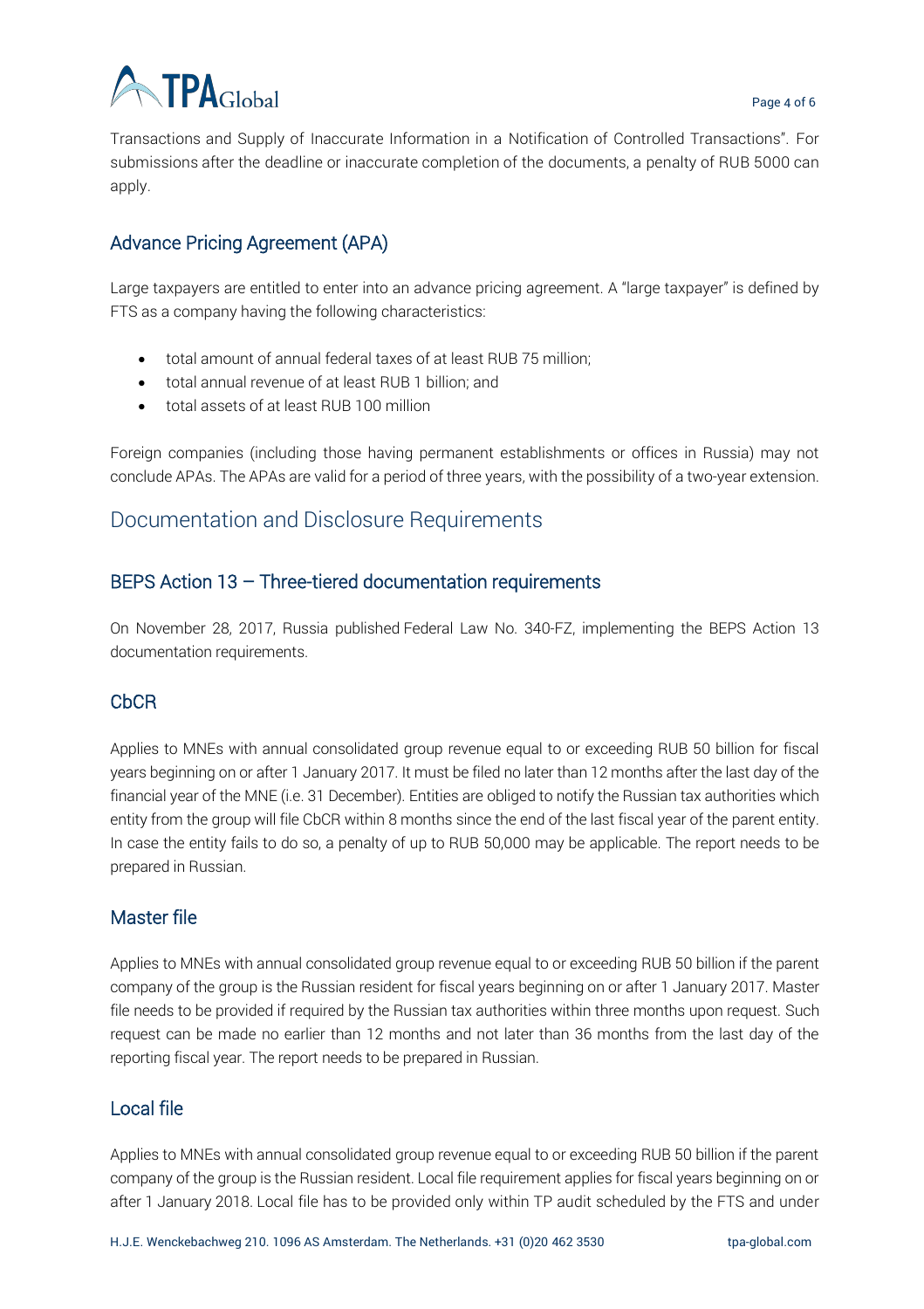# **ATPA**Global

its request. The company has 30 days to provide FTS with Local file after the date when a request is received. Local file may be requested by the FTS not earlierthan as of 1 June of the year when Notification is submitted.

#### Tax Return Disclosures

Taxpayers must inform tax authorities of transactions which fall within the scope of TP control. The Notification of Controlled Transactions and Supply of Accurate Information in a Notification of Controlled Transactions must be sent to tax authority before 20 May of the year that follows the year in which the controlled transactions take place. The Transfer pricing forms, filed along with the tax return, need to document each intercompany transaction.

#### Record Keeping

Transfer pricing documentation must be kept at least for a period of 3 years.

#### Language for Documentation

Documentation should be in Russian.

#### Small and Medium Sized Enterprises (SMEs)

There are no specific provisions.

#### Deadline to Prepare Documentation

The Notification of Controlled Transactions and Supply of Information in a Notification of Controlled Transactions must be prepared and sent to tax authority before 20 May of the year that follows the year in which the controlled transactions take place.

# Statute Of Limitations

The statute of limitations is 3 years.

# Transfer Pricing Methods

As of 2013, the Russian tax authority uses the methods outlines in the OECD Guidelines:

- identical or similar goods/ comparable uncontrolled price method (CUP);
- re-sale price method (RPM);
- cost plus method (CPM);
- transactional net margin/comparable profitability method (TNMM);
- profit split method (PSM).

The first method that must be applied is the comparable uncontrolled price method. In cases where it is not possible to apply the CUP method (e.g. in the absence of comparables) and also when it is impossible to determine appropriate prices because of the absence or the inaccessibility of information sources to determine a market price, the other methods are applicable.